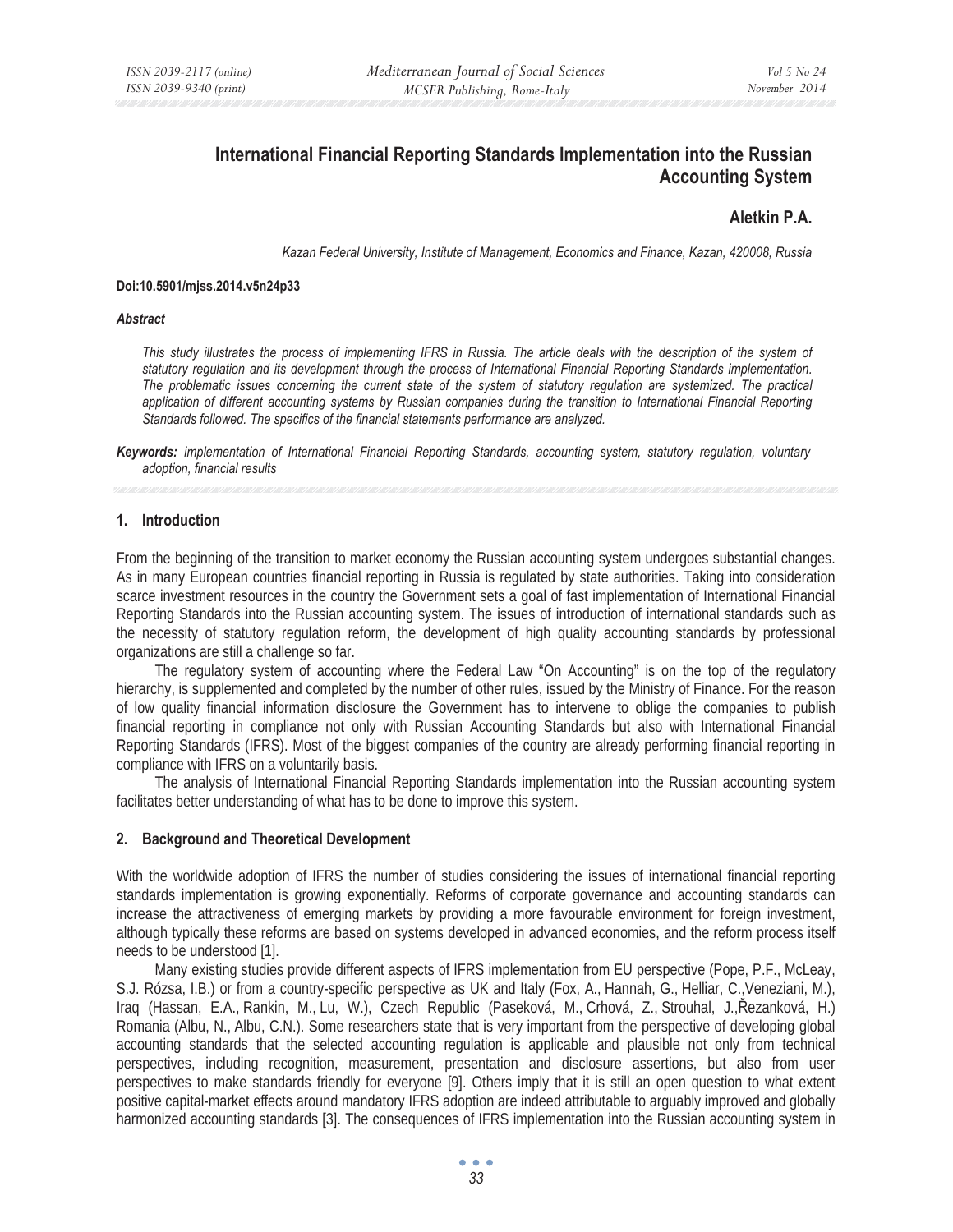these studies are underexplored.

Alon, A indicates that in Russia, institutional change related to IFRS adoption was not revolutionary as IFRS did not replace Russian Accounting Standards (RAS) but both standards coexist [2].

Historically several attempts were made by the Russian accounting regulatory body - the Ministry of Finance aiming to reform the accounting system in the country. For the first time ever the Government decided to implement international accounting and statistics standards in 1992. From our point of view three periods of transition to International Financial Reporting Standards (IFRS) can be distinguished.

In the period covering 1992 – 2004 a number of several Acts by the Ministry of Finance was issued. According to the Program of Accounting System Reform endorsed by the Ministry of Finance in 1994 the transition to International Financial Reporting Standards had to be finished by 2000.

In addition Conceptual Framework for Accounting in market economy (1994), Program for the Reform of Accounting in Accordance with International Financial Reporting Standards (1998) and Conceptual Framework for Accounting and Reporting Development for Medium-term Perspective (2004) followed.

Indicated regulatory acts imported into the Russian accounting system conceptual framework for financial reporting based on international standards. Most of the accounting principles such as accrual-basis of accounting, accounting policies, materiality, substance over form appeared to be new for Russian practitioners.

 In the period covering 2004 – 2010 a number of Russian Accounting Standards underwent abrupt changes by the Ministry of Finance in order to bring them in line with International Financial Reporting Standards. In the critical 2004 a part of economic entities of the country was obliged to comply with IFRS. This happened as Central Bank ruled to prepare reporting in compliance with International Financial Reporting Standards for all banking institutions.

In the period covering 2010 – 2014 some Russian companies started to prepare financial reporting in compliance with IFRS on a voluntarily basis but in 2010 the scope of economic entities obliged to prepare financial reporting was broadened as the Federal law "On consolidated financial statements" has been endorsed. According to the Federal law only the consolidated statements had to be presented in compliance with International Financial Reporting Standards for such businesses as:

- a) Banking institutions;
- b) Insurance companies;
- c) Listed companies.

According to new provision a listed company is exempted from preparing the consolidated statements in compliance with International Financial Reporting Standards if its publishes the consolidated financial statements with other internationally accepted accounting rules, for instance, US GAAP. These specified companies will have to comply with International Financial Reporting Standards no earlier than 2015. According to our previous research these companies in Russia were Mechel, Cherkizovo Group, Gazpromneft, Gals Development, Mobile TeleSystems, MGTS, NLMK, Rosneft, Lukoil, Slavneft-Megionneftegaz, Sistema JSFC, Tatneft, TNK-BP (before take over by Rosneft).

The Federal law "On consolidated financial statements" had facilitated the development of infrastructure for IFRS implementation into the Russian accounting system. To provide a legislative framework for IFRS in Russia Ministry of Finance in 2011 issued an order. According to the order 29 International Accounting Standards, 8 International Financial Reporting Standards and 26 Interpretations were enacted by this order. By issuing a special order the Ministry of Finance delegated the right of official publishing of International Financial Reporting Standards to Russian magazine «Accounting».

During the period under consideration substantial changes were made to the Federal law "On accounting" as well. The amendments to the Federal law had several consequences for Russian accounting system:

- a) new four-level hierarchy of regulatory acts was approved (federal standards, industry-specific standards, recommendations in the field of the accounting, standards of economic entity);
- b) the set of financial statements was revised and brought into the line with IFRS and thus starting from 2013 auditor's report was excluded from the set;
- c) the obligatory use of standardized by the statistical authorities source accounting documents was cancelled in order to provide IFRS substance over form principle;
- d) for small businesses simplified formats of balance sheet and income statements were developed;
- e) several drafts of Russian Accounting standards were developed as well. These drafts included accounting standards concerning leases, revenue, employee benefits, inventories, property, plant and equipment.

Despite the development of infrastructure for IFRS Implementation it is still too far to fully adopt International Financial Reporting Standards into the Russian accounting system. A lot of issues such as the development of Russian Accounting Standards by professional organizations, the remaining differences between Russian Accounting Standards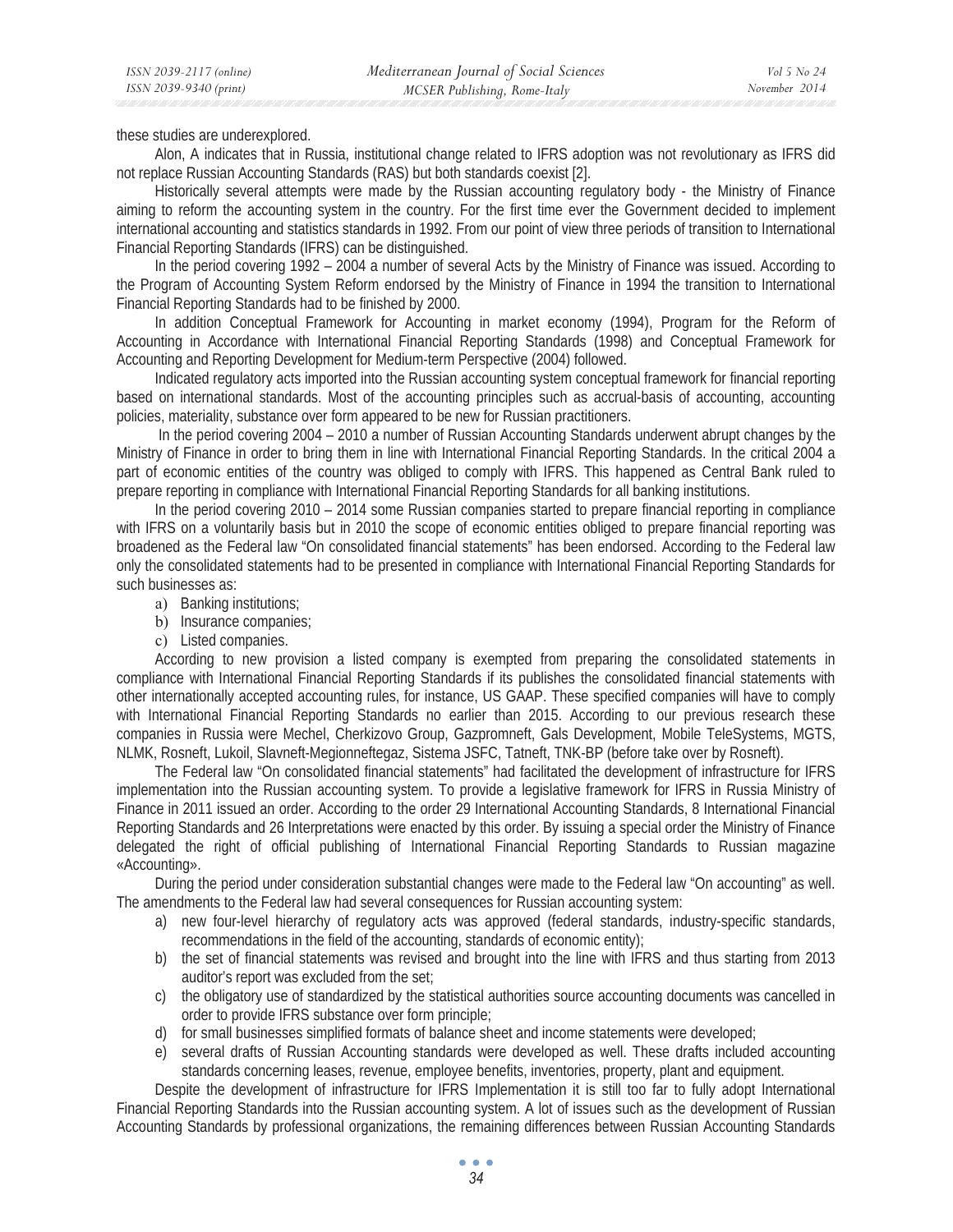and International Financial Reporting Standards, the prevailing of juridical form over substance preserving in Russian Accounting system and some other problems still have to be solved.

## **3. Results**

Existing accounting studies cover the issues of practical implementation of International Financial Reporting Standards mostly based on data for highly developed countries but not for developing countries. The intensifying processes of developing security markets, the need of funding for companies operating in countries with transitional economies such as Russia motivates management to provide high-quality information in financial reporting.

However in case with Russian companies it is not clear if the disclosure of information under International Financial Reporting Standards will help investors in getting high-quality information about financial position and financial results of companies. Historically the need for accounting under IFRS was higher for Anglo-American countries which are investororiented and have highly developed security markets [11]. Russian security market is too small in comparison with Anglo-American countries as it is shown in Table 1.

| Countries                 | Security market capitalization as of January 1, 2009 Security market capitalization as of January 1, 2013 |            |
|---------------------------|-----------------------------------------------------------------------------------------------------------|------------|
| Russia                    |                                                                                                           | 825.3      |
| Anglo-American countries: |                                                                                                           |            |
| USA                       | 11 457.9                                                                                                  | 18 668.3   |
| <b>Great Britain</b>      | 1 868,2                                                                                                   | 3 3 9 6 .5 |
| Australia                 | 683.9                                                                                                     | 1 386.9    |

**Table 1:** Security market capitalization based on World Federation of Exchanges data (\$ bln)

Russian security market capitalization relatively to GDP of the country tends to decline as it is shown in Table 2 [14].

**Table 2:** Security market capitalization based on World Bank data (% of GDP)

| Countries                 | 2008 | 2009  | 2010  | 2011  |
|---------------------------|------|-------|-------|-------|
| Russia                    | 23,9 | 70.5  | 67.5  | 42.9  |
| Anglo-American countries: |      |       |       |       |
| USA                       | 82,5 | 108,5 | 118,9 | 104,3 |
| <b>Great Britain</b>      | 69,6 | 128.1 | 137,3 | 118,7 |
| Australia                 | 64,2 | 136,5 | 127.7 | 86,9  |

In the conditions of week security markets it is important to determine the extent of application of International Financial Reporting Standards by Russian companies. Mandatory IFRS-compliant financial statements will have to be submitted by Russian companies only for 2013. In the chosen time interval we examine the voluntary application of IFRS by listed companies. Our sample is made up of the companies listed on MICEX. Our initial sample for the period from 2005 to 2010 consists of 307 year-observations relating to a total of 71 companies.

In 2010 there were 265 companies listed on MICEX but most of these companies were parts of group of companies (For comparison: on London Stock Exchange there were listed 2767 companies, Australian Stock Exchange – 2056 companies[12]). Russian companies listed on MICEX were not obliged to report consolidated financial statements under IFRS. For this reason we took only companies that actually reported under IFRS. We also eliminated 13 companies that report under US GAAP (Mechel, Cherkizovo Group, Gazpromneft, Gals Development, Mobile TeleSystems, MGTS, NLMK, Rosneft, Lukoil, Slavneft-Megionneftegaz, Sistema JSFC, Tatneft, TNK-BP (before take over by Rosneft) and firms with missing data.

|  | Table 3: Selection of Sample Firms |  |  |
|--|------------------------------------|--|--|
|--|------------------------------------|--|--|

| Year                           | 2005 | 2006 | 2007 | 2008 | 2009 | 2010 | Гоtal |
|--------------------------------|------|------|------|------|------|------|-------|
| Initial Sample                 | 106  | 106  | 106  | 106  | 106  | 106  | 636   |
| Less:                          |      |      |      |      |      |      |       |
| Firms with missing data        | 63   | 48   | 18   | 14   |      |      | 154   |
| Firms with non-IFRS Statements | 13   | 13   | 13   | 13   | 13   | 13   | 78    |
| Total                          | 30   | 45   | 75   | 79   | 88   | 87   | 404   |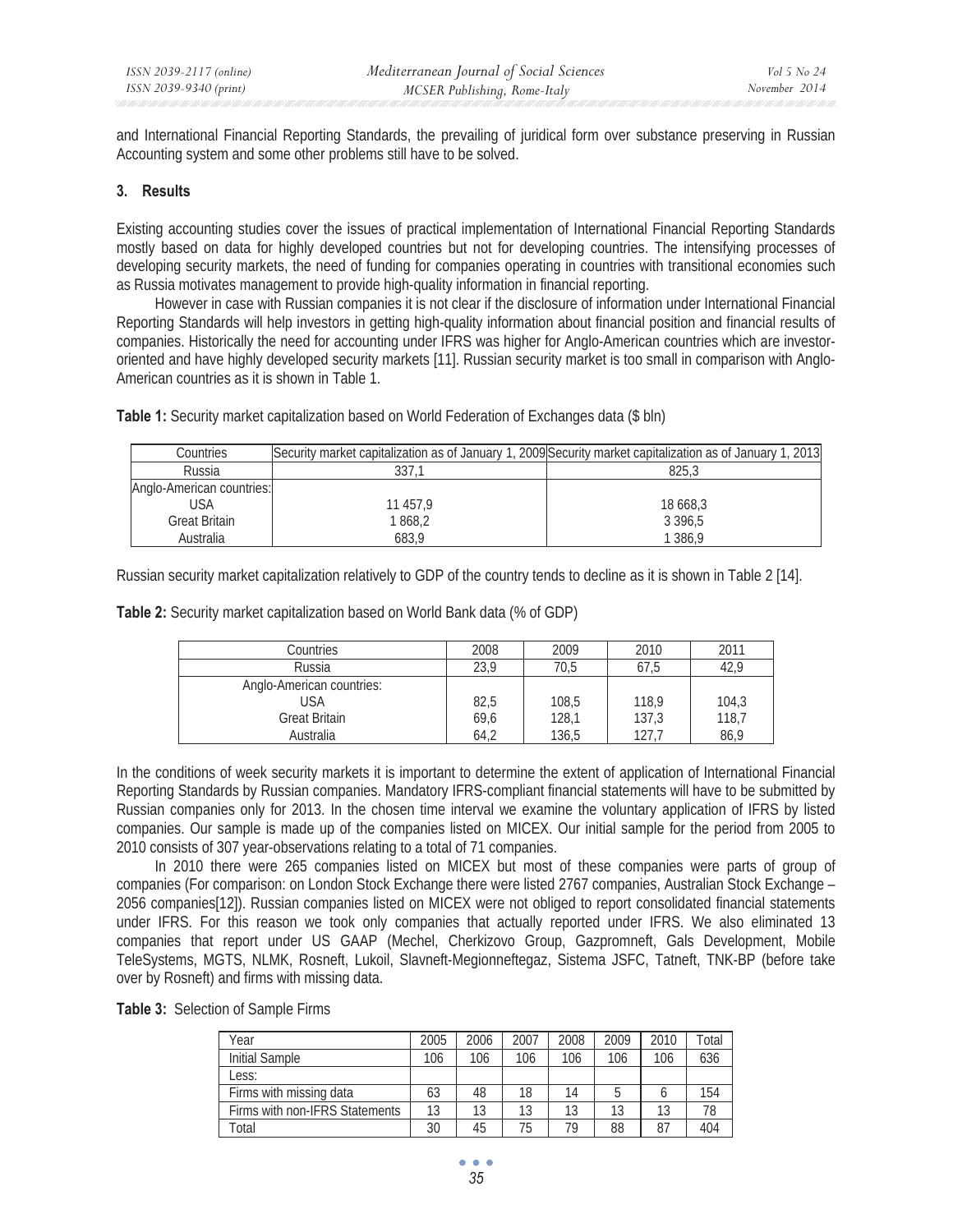As it is shown in Table 3 starting from 2005 there was a steady growth of the number of Russian companies reported under IFRS. In critical 2007 the number of companies voluntary applying IFRS increased in 1.7 times from 45 to 75. Afterwards the growth was slowing down. In total the number of companies reported under IFRS increased in 2.9 times. Table 4 gives an overview of application of accounting systems by Russian companies.

**Table 4:** Accounting systems applied by MICEX companies (% of overall number of listed companies)

| Year                         | 2005 | 2010 |
|------------------------------|------|------|
| Russian accounting standards | UJ,U | 02.J |
| IAS/IFRS                     | ن ا  | しとい  |
| IIS GAAP                     |      |      |

The share of Russian companies voluntary applying IFRS increased since 2005 from 11,3% to 32,8%. These results are consistent with European practice of IFRS adoption. To prove this we used data from German listed companies until the year 2000 when the EU announced its intention to make IFRS mandatory for all listed companies preparing consolidated financial statements (table 5).

**Table 5:** Accounting systems applied by German companies before 2000 (% of overall number of listed companies)

| Year            | 1997   | 1998 | 1999     | 2000 |
|-----------------|--------|------|----------|------|
| German GAAP     |        |      |          |      |
| <b>IAS/IFRS</b> | $\sim$ | ັ    | ц٩<br>JJ | JJ   |
| GAAP            | ט ו    | Ω    | ∠∪       | υU   |

The numbers demonstrate that German companies had favoured IFRS even prior to the EU announcement [11]. Before the mandatory adoption of IFRS half of the German companies (53%) have already prepared financial statements in compliance with International Financial Reporting Standards. In Russia the share of such companies was lower – 32.8%. In this respect one can expect the sharp rise of IFRS application by Russian companies in the future.

From 106 companies 16 of them chose US Dollar as a functional currency used for presentation of financial reporting under IFRS, 88 companies used rubles and 2 companies (Tattelekom and VTB Bank) had switches from one currency to another during the 2005-2010.

The other distinctive feature of Russian economy that influences the quality of financial reporting is a big share of lossmaking companies (table 6).

| Table 6: Data on Russian companies reported profits and losses under IFRS |
|---------------------------------------------------------------------------|
|---------------------------------------------------------------------------|

| Year                                          | 2005 | 2006 | 2007 | 2008 | 2009 | 2010 | Total |
|-----------------------------------------------|------|------|------|------|------|------|-------|
| Initial Sample                                | 30   | 45   | 75   | 79   | 88   | 87   | 404   |
| Less:                                         |      |      |      |      |      |      |       |
| Firms reporting profits                       | 28   | 43   | 72   | 54   | 63   | 72   | 332   |
| Share of companies reported profits, per cent | 93.3 | 95.6 | 96.0 | 68.4 | 71.6 | 82.8 | 82,2  |
| Firms reporting losses                        |      |      |      | 25   | 25   | 15   | 72    |
| Share of companies reported losses, per cent  | 6,7  | 4.4  | 4.0  | 31.6 | 28.4 | 17.2 | 17.8  |

Table 6 shows that during the period of 2005-2007 more than 93% of Russian companies declared profits in consolidated financial statements under IFRS. In critical 2008 every third Russian company was loss making (31,6%). Only in 2010 there was shown a positive sign of financial results improvement when the share of loss making companies decreased from  $c$  31,6% to 17,2% (almost in 2 times).

45 from 106 Russian companies (42.5% of overall number of companies) during the whole period of observation declared only profits in their financial statements. 9 companies (8.5% of overall number of companies) for the most period of 2005-2010 were loss making. These were such companies as United Aircraft Corporation, Transaero Airlines, Sollers OJSC, Rusgreyn Holding, RBK-TV Moscow, Quadra Power Generation, Pik Group, O2TV and Uralmash Izhora.

There was a small number of highly efficient Russian companies that showed only positive dynamics of net incomes in their financial statements under IFRS including Magnit, Gazprom, Novatek, Pharmstandard, Transkredibank,